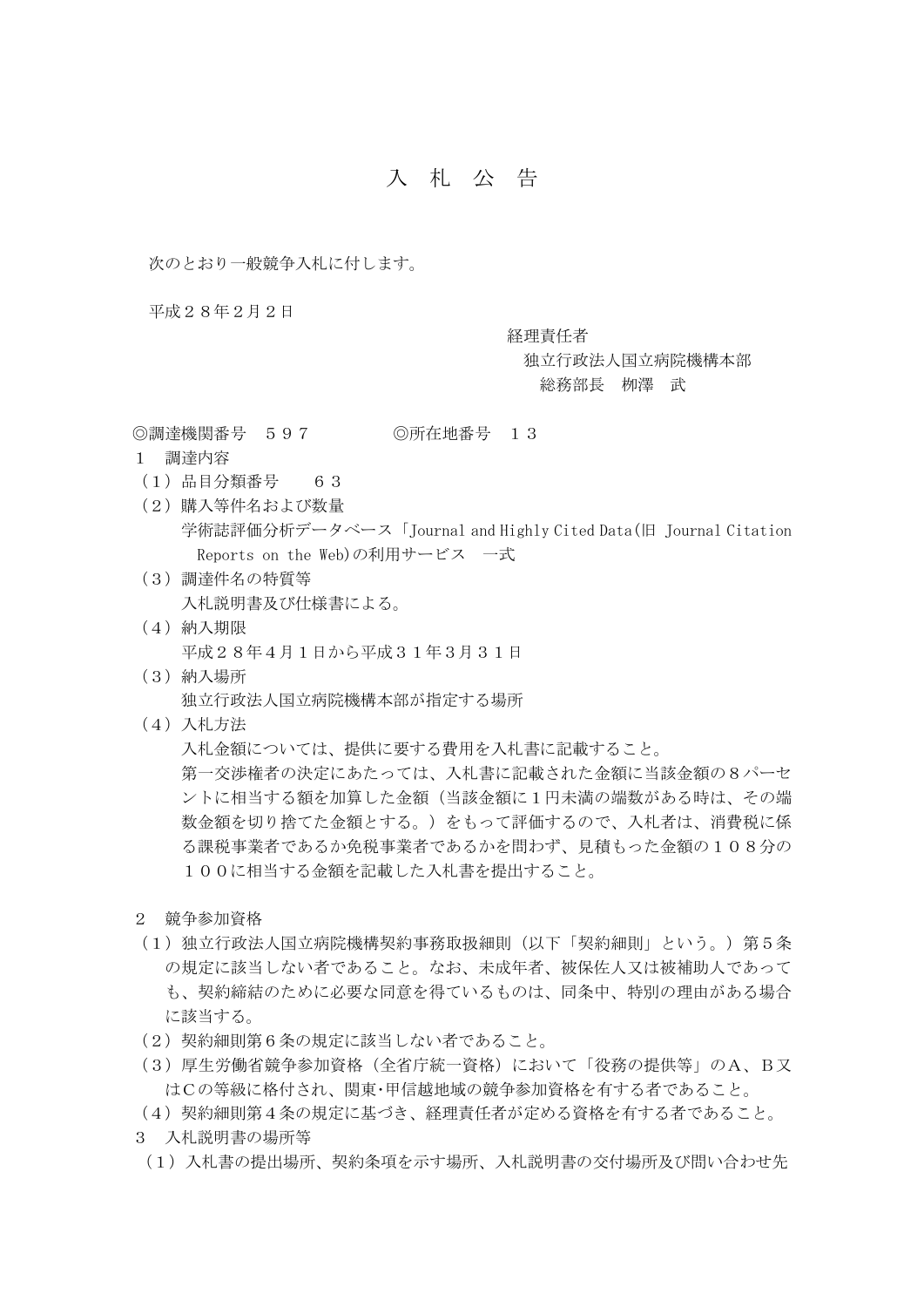- 〒152-8621
- 東京都目黒区東が丘2丁目5番21号 (独立行政法人国立病院機構東京医療センター敷地内) 独立行政法人国立病院機構本部 総合研究センター 治験推進係長 佐藤 康一郎 電話 03-5712-5075
- (2)入札説明書の交付方法(1)の交付場所にて交付する。
- (3)入札書の受領期限 平成28年3月28日(月)10時00分 (郵送する場合には受領期限までに必着のこと)
- (4)開札の日時及び場所 平成28年3月28日(月)15時00分 独立行政法人国立病院機構本部3階32会議室
- 4 その他
- (1)入札及び契約手続に使用する言語及び通貨 日本語及び日本国通貨
- (2)入札保証金及び契約保証金 免除
- (3)入札者に要求される事項

この一般競争に参加を希望する者は、封印した入札書に2(1)の証明となるものを添付 して入札書の受領期限内に提出しなければならない。

なお、入札者は、開札日の前日までの間において、経理責任者から上記証明となるもの について説明を求められた場合には、これに応じなければならない。

(4)入札の無効

本公告に示した競争参加資格のない者の提出した入札書、入札者に求められる義務を履 行しなかった者の提出した入札書は無効とする。

- (5)契約書作成の要否 要
- (6)落札者の決定方法

契約細則第21条の規定に基づいて作成された予定価格の制限の範囲内で有効な 入札を行った入札者を交渉権者とする。その者が複数の場合は、入札した価格に 基づく交渉順位を付するものとし、最低価格で入札した者を第一交渉権者とする。 第一交渉権者決定後はその者と直ちに交渉をし、契約価格を決定する。ただし、 交渉が不調となり、又は交渉開始から10日以内に契約締結に至らなかった場合 は、経理責任者は交渉順位に従い、他の交渉権者と交渉を行うことができる。

- (7)詳細は入札説明書による。
- 6.Summary

(1) Official in charge of disbursement of the procuring entity: Takeshi Yanagisawa, Director, General Affairs Department, National Hospital Organization Headquarters.

- (2) Classification of the products to be procured : 63
- (3) Nature and quantity of the products to be purchased: Subscription of Journal